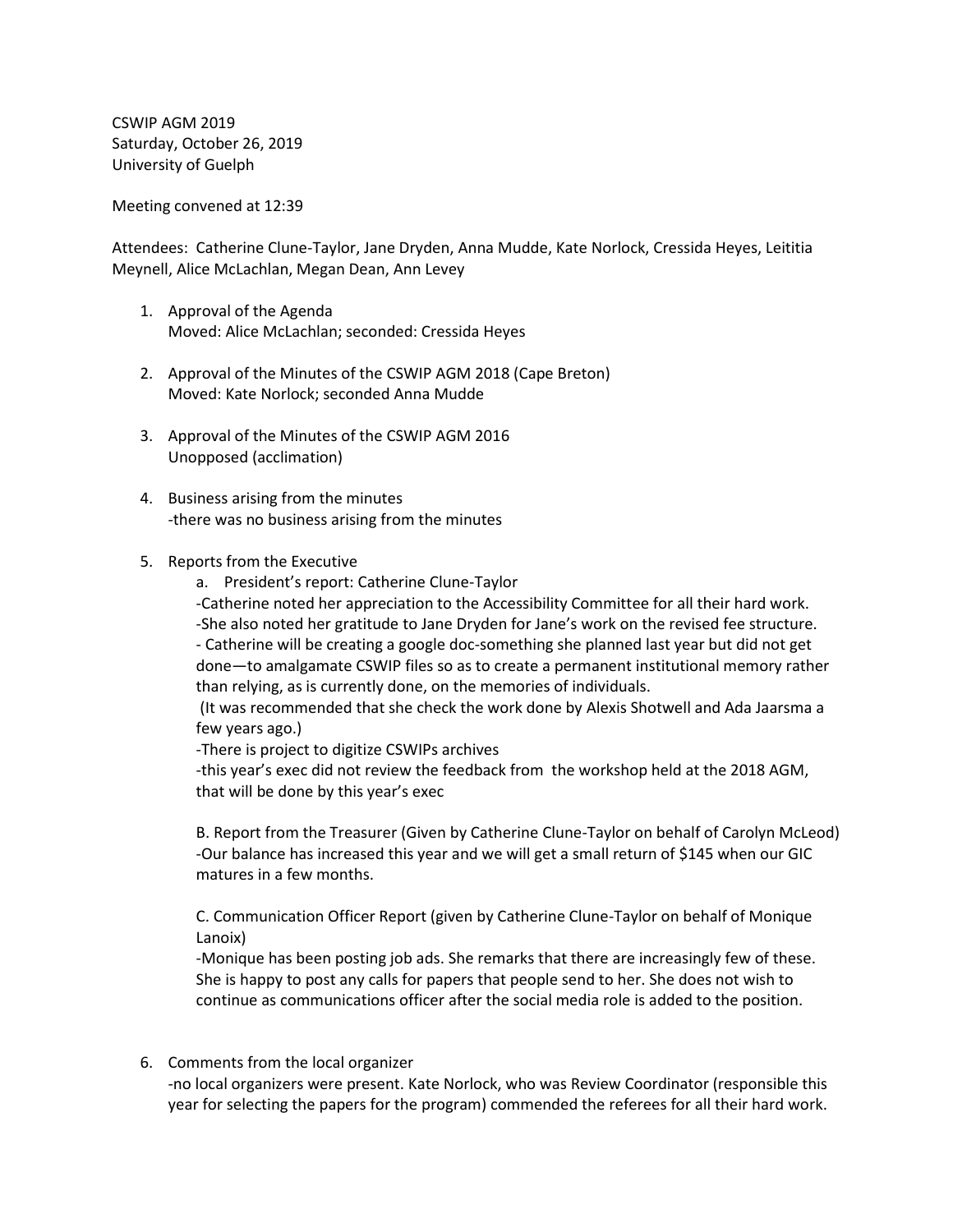Norlock notes that better communication is needed between the referee coordinator, the person scheduling the program, local organizers and the accessibility committee.

- 7. CSWIP Events 2018-2019
	- a. CSWIP at the CPA

-there were 4 speakers at the CSWIP session at the 2018 CPA speaking on language, epistemology and power. There was strong attendance. By the end there was standing room only in a room that holds 30 people. -Letitia Meynell raised concerns about French language representation. She suggested that CSWIP reach out to the SPQ on this issue -Letty also recommended that CSWIP to attentive to ensuring that the CSWIP panel not conflict with the CSWIP equity committee panel at the CPA. -Kate Norlock noted that she is on this years CPA program committee and urged other CSWIP members to get involved on the program committee

- b. CSWIP 2019 at the University of Guelph As not members of the local organizing committee were present, Catherine Clune-Taylor will defer thanking the committee until the banquet
- 8. Accessibility Committee Report (Jane Dryden and Anna Mudde)
- 9. Motions:

Motion1. That the membership creat an addition, ex officio position on the CSWIP executive, the Accessibility Representative to CSWIP exec (exec rep). Passed unanimously.

Motion 2: That the communications position be revised to include social media Passed unanimously.

10. CSWIP 2020

The University of Calgary has agreed to host CSWIP in 2020

- 11. Future CSWIPS: No present members volunteered. Executive committee members will send out calls for volunteers.
- 12. Nominating Committee and the Election of the New Executive Given the low attendance at the AGM, Kathryn Norlock proposed that we hold elections online after the conference and volunteered to take charge of this. [n.b. Slate approved by acclimation via online vote. See Secretary's report 2021 in appendix below.
- 13. Other business: Attendees recognized the University of Guelph and organizers for their efforts.

*Minutes respectfully submitted by Ann Levey.*

**Appendix**: June 14, 2021 CSWIP Secretary's report to AGM for 2021